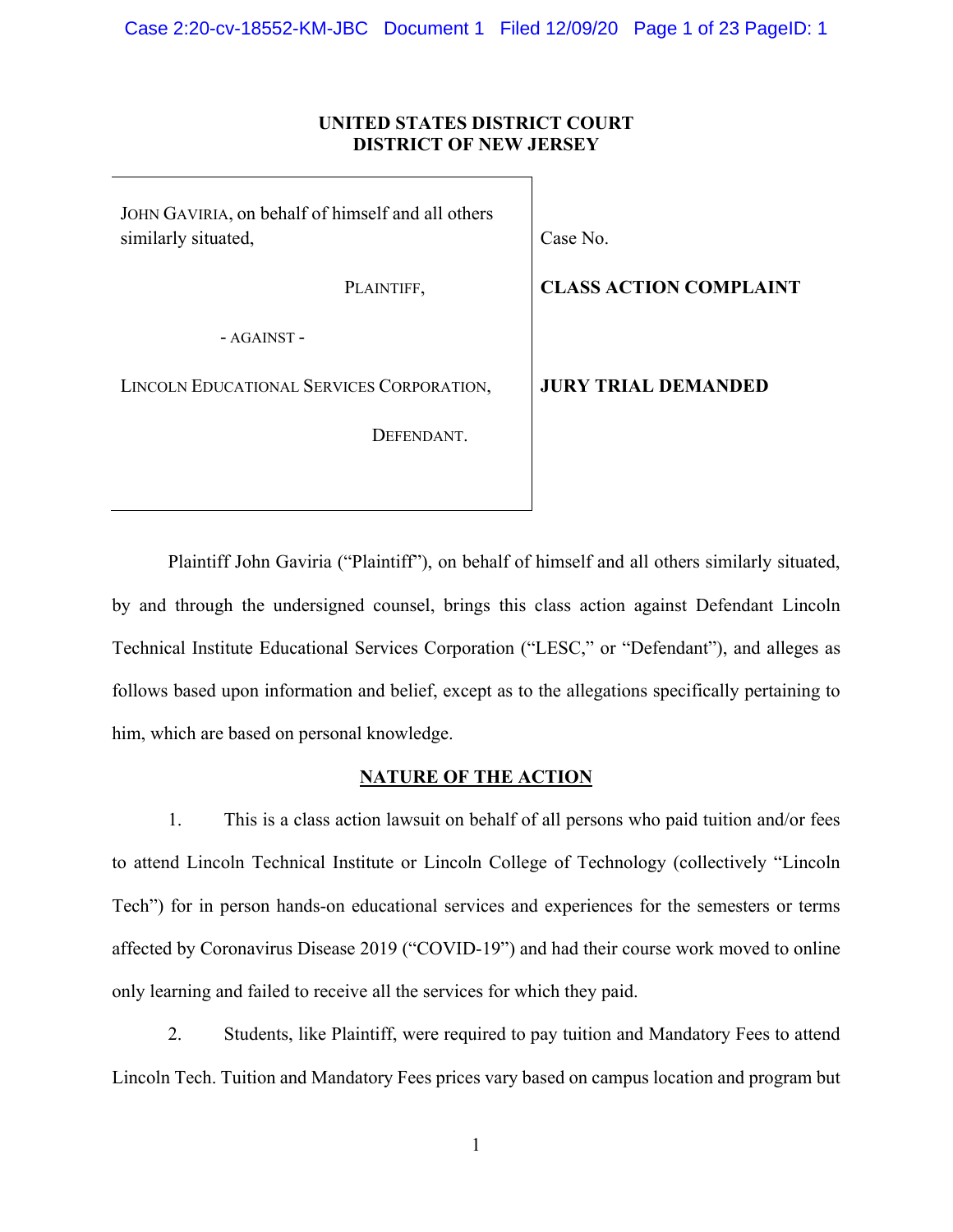#### Case 2:20-cv-18552-KM-JBC Document 1 Filed 12/09/20 Page 2 of 23 PageID: 2

were on average approximately \$29,000.00 for tuition, books, and uniforms. Mandatory Fees typically included approximately \$1,200.00 for tools, a \$100.00 registration fee, a \$150.00 technology fee, and a \$650.00 student fee.

3. Lincoln Tech has not refunded any amount of the tuition or any of the Mandatory Fees, even though it canceled substantially all in-person classes on or about March 16, 2020, and began the transition to online-only learning starting on March 17, 2020.

4. Because of LESC's response to the COVID-19 pandemic, on or about March 16, 2020, LESC also stopped providing the full services or facilities the Mandatory Fees were intended to cover.

5. LESC's failure to provide the full services for which tuition and the Mandatory Fees were intended to cover since approximately March 16, 2020 constitutes a breach of the contracts between LESC and Plaintiff and the members of the Class and is unjust.

6. In short, Plaintiff and the members of the Class have all paid for tuition for a firstrate education delivered on-campus, with in-person educational experiences and all the appurtenant benefits offered by a first-rate college, such as LESC. Instead, students like Plaintiff were provided a materially deficient and insufficient alternative which they did not agree to, which constitutes a breach of the contracts entered into by Plaintiff with LESC.

7. As to the Mandatory Fees, Plaintiff and the Class have paid fees for services and facilities that were simply not fully provided.

8. This failure also constitutes a breach of the contracts entered into by Plaintiff with Lincoln Tech.

9. Plaintiff seeks, for himself and the Class members, LESC's disgorgement and return of a pro-rated portion of their tuition and Mandatory Fees, proportionate to the amount of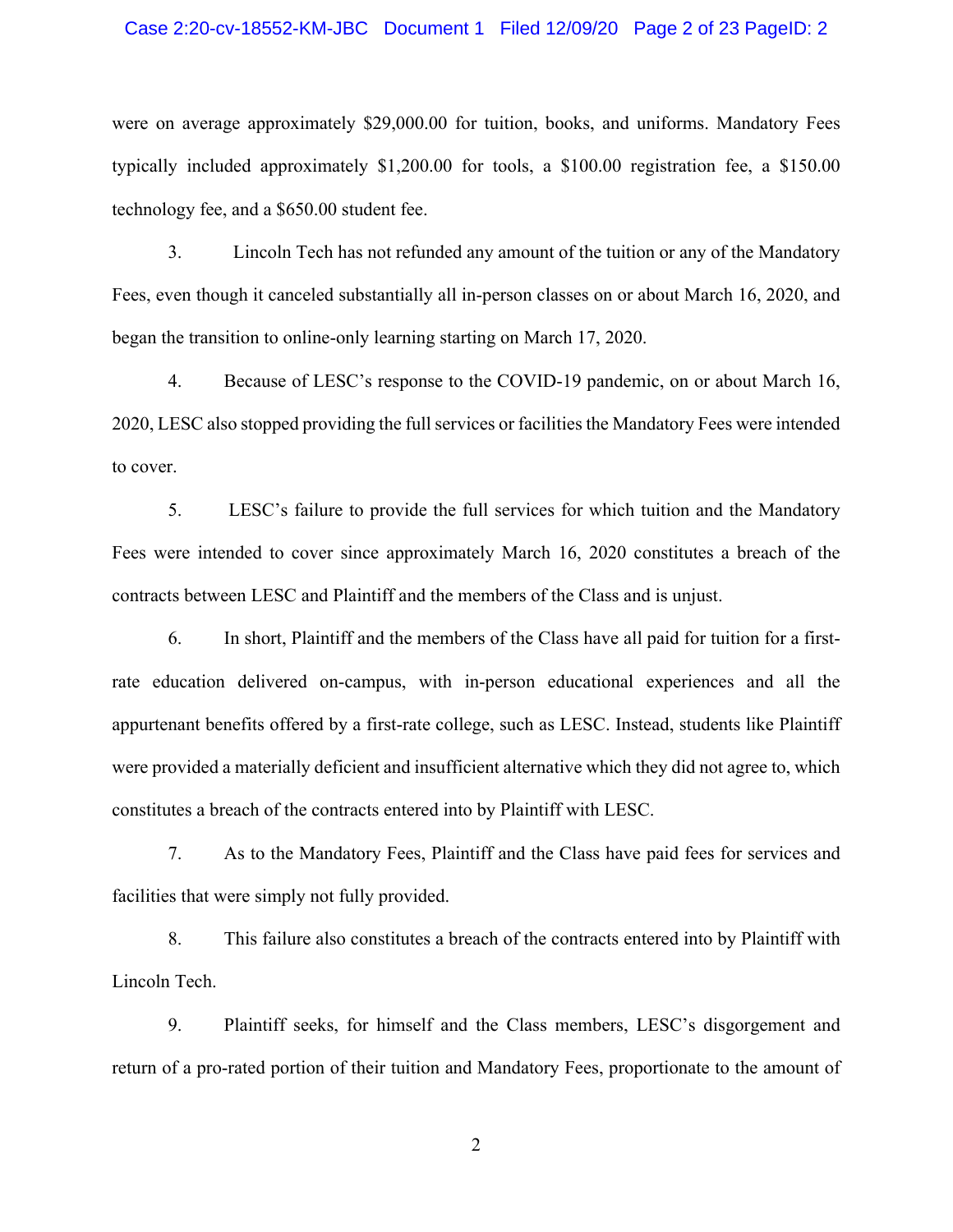#### Case 2:20-cv-18552-KM-JBC Document 1 Filed 12/09/20 Page 3 of 23 PageID: 3

time in the respective semesters or terms when LESC closed and switched to online-only learning. The return of such amounts would compensate Plaintiff and the Class members for damages sustained by way of Defendant's breach.

10. Plaintiff seeks, for himself and the Class members protections including injunctive and declaratory relief protecting Class Members from paying the full cost of tuition and Mandatory Fees during the pendency of the pandemic in light of the educational services, opportunities, and experiences Defendant can actually safely provide.

### **PARTIES**

11. Plaintiff John Gaviria was a student at Lincoln Tech beginning on February 3, 2020 and has an expected graduation date of February 2021. Lincoln Tech charged Plaintiff approximately \$19,664.00 in tuition and \$496.00 in Mandatory Fees, specifically, a \$400 Student Fee, and a \$96.00 Technology Fee. Additionally, Plaintiff Gaviria was charged a \$150.00 for a Registration Fee.

12. Plaintiff Gaviria is a resident of Orange, New Jersey.

13. Defendant LESC is a private for-profit LESC headquartered in West Orange, New Jersey.

14. LESC operates Lincoln Tech campuses throughout the United States including New York, New Jersey, Connecticut, Maryland, Massachusetts, Pennsylvania, Rhode Island, Colorado, Georgia, Illinois, Indiana, Texas, Tennessee, Kentucky, and Nevada.

15. Defendant's programs include students from many, if not all, of the states in the country. Defendant is a citizen of New Jersey.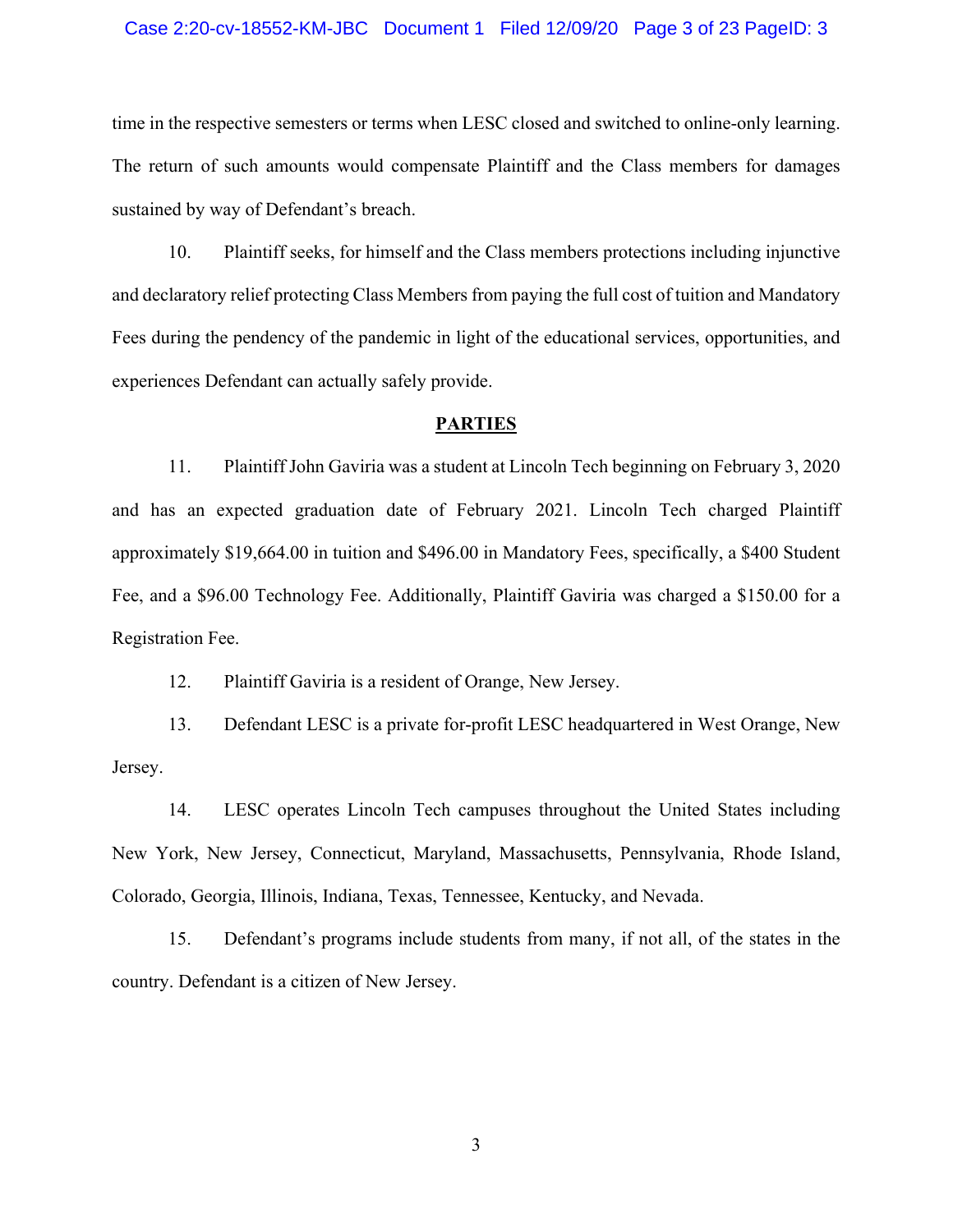#### **JURISDICTION AND VENUE**

16. This Court has jurisdiction under the Class Action Fairness Act, 28 U.S.C. § 1332(d)(2)(A), because the matter in controversy exceeds the sum or value of \$5,000,000.00 exclusive of interests and costs, and is a class action in which one or more of the other Class members are citizens of a State different from the Defendant.

17. This Court has personal jurisdiction over Defendant because Defendant was incorporated in the State of New Jersey and has its principal place of business in New Jersey.

18. Venue is proper in this District pursuant to 28 U.S.C. § 1391(b)(1), because Defendant is a citizen in this District and its located within this District.

19. Plaintiff attended Lincoln Tech in this District and in the State of New Jersey.

## **FACTUAL ALLEGATIONS**.

20. Plaintiff and Class Members paid tuition and Mandatory Fees to attend Lincoln Tech. Lincoln Tech begins courses on a rolling basis throughout the year. For example, the campus Plaintiff Gaviria attended in Mahwah, New Jersey had programs that started before and throughout the Covid-19 pandemic, including throughout February, March, April, May, June, July, August September, October, November, and December of 2020, with classes scheduled to continue until as late as October 2021.

21. Students, like Plaintiff, were required to pay tuition to attend Lincoln Tech. Tuition and Mandatory Fees prices vary based on campus location and program but were on average approximately \$29,000.00 for tuition, books, and uniforms. Mandatory Fees typically included approximately \$1,200.00 for tools, \$100.00 for a registration fee, \$150.00 for a technology fee, and \$650.00 for a student fee.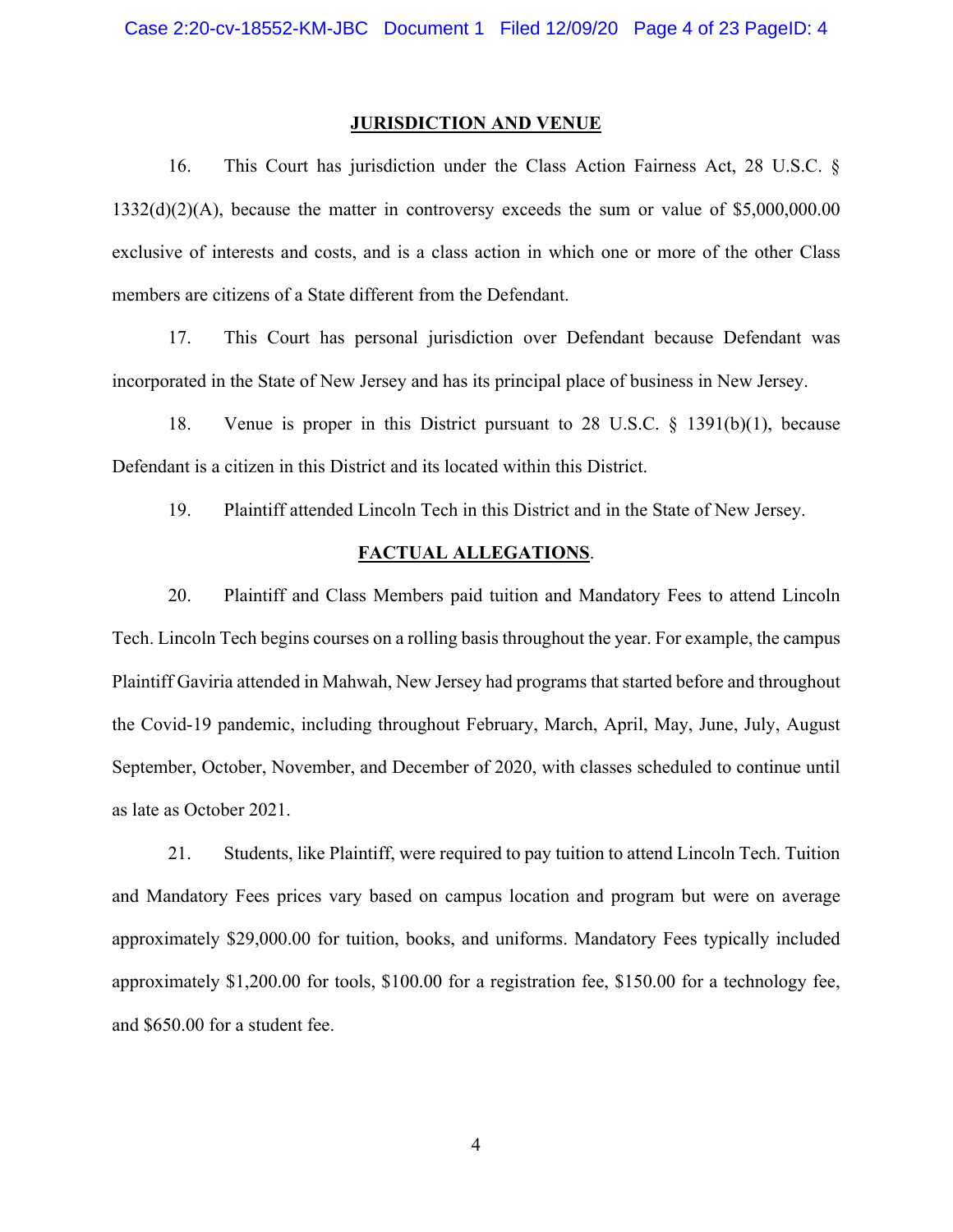#### Case 2:20-cv-18552-KM-JBC Document 1 Filed 12/09/20 Page 5 of 23 PageID: 5

22. Plaintiff and the members of the Class paid tuition for the benefit of on-campus live interactive instruction and an on-campus educational experience throughout the semesters.

23. Defendant priced the cost of tuition based on the assumption of a full term of inperson learning.

24. Upon information and belief, Defendant priced the Mandatory Fees based on the services that students like Plaintiff would receive via in-person instruction and services.

25. Throughout March 2020, LESC made public announcements adjusting educational services and opportunities that affected Plaintiff and the Class.

26. All classes since March 16, 2020 until August 2020 were offered almost exclusively in a remote online format with no in-person instruction or interaction. After August 2020, only a small portion of classes had any in-person instruction and/or interaction.

27. The services for which the Mandatory Fees were assessed were also partially terminated or cancelled at or about this time, such as access to Lincoln Tech's equipment and educational facilities, programs or services.

28. As a result of Defendant's response to the Coronavirus, Plaintiff and the Class were denied the complete access to such facilities, services, and technology despite paying the Mandatory Fees.

29. Lincoln Tech has not provided reimbursement or refund information regarding tuition or the Mandatory Fees.

30. Students attending Lincoln Tech's did not choose to attend an online only institution of higher learning, but instead chose to enroll in Lincoln Tech's in-person educational programs with the understanding that Lincoln Tech would provide in-person educational opportunities, services, and experiences. This learning environment is particularly important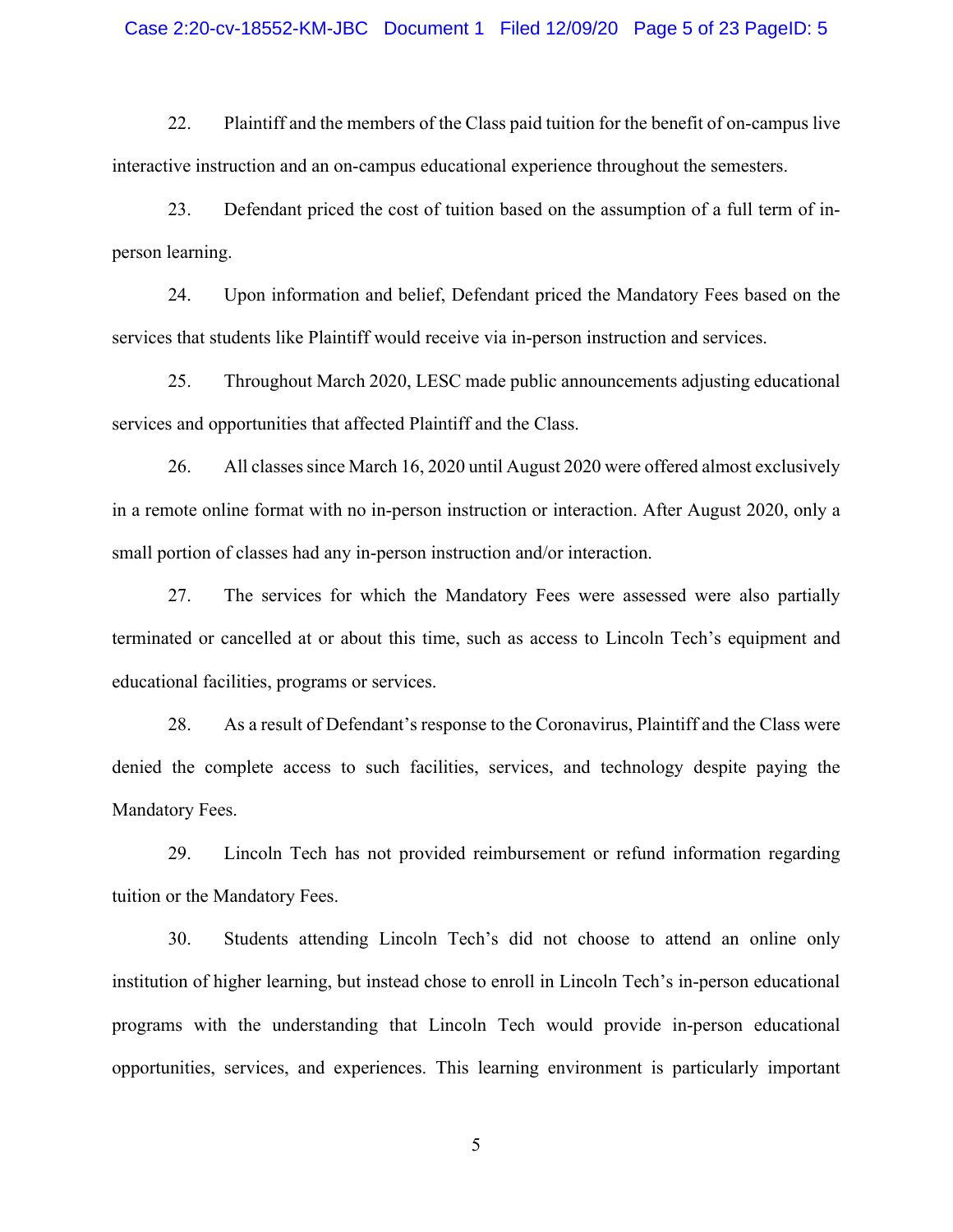considering the labor-intensive programs offered by Lincoln Tech.

31. On its website and in its documents including marketing materials, admissions materials, enrollment documents, or registration documents, Lincoln Tech touts LESC's in-person and hands-on experience and opportunities as a benefit to students, stating, for example "Lincoln's mission is to provide superior education and training to our students for in-demand careers in a supportive, accessible learning environment, transforming student's lives and adding value to their communities."<sup>1</sup>

32. Defendant marketed and emphasized the in-person experiences available to Lincoln Tech. students, including, for example, in the below materials:



<sup>&</sup>lt;sup>1</sup> MISSION STATEMENT & BRAND PROMISE, https://www.lincolntech.edu/about/our-promise (last visited Nov. 30, 2020).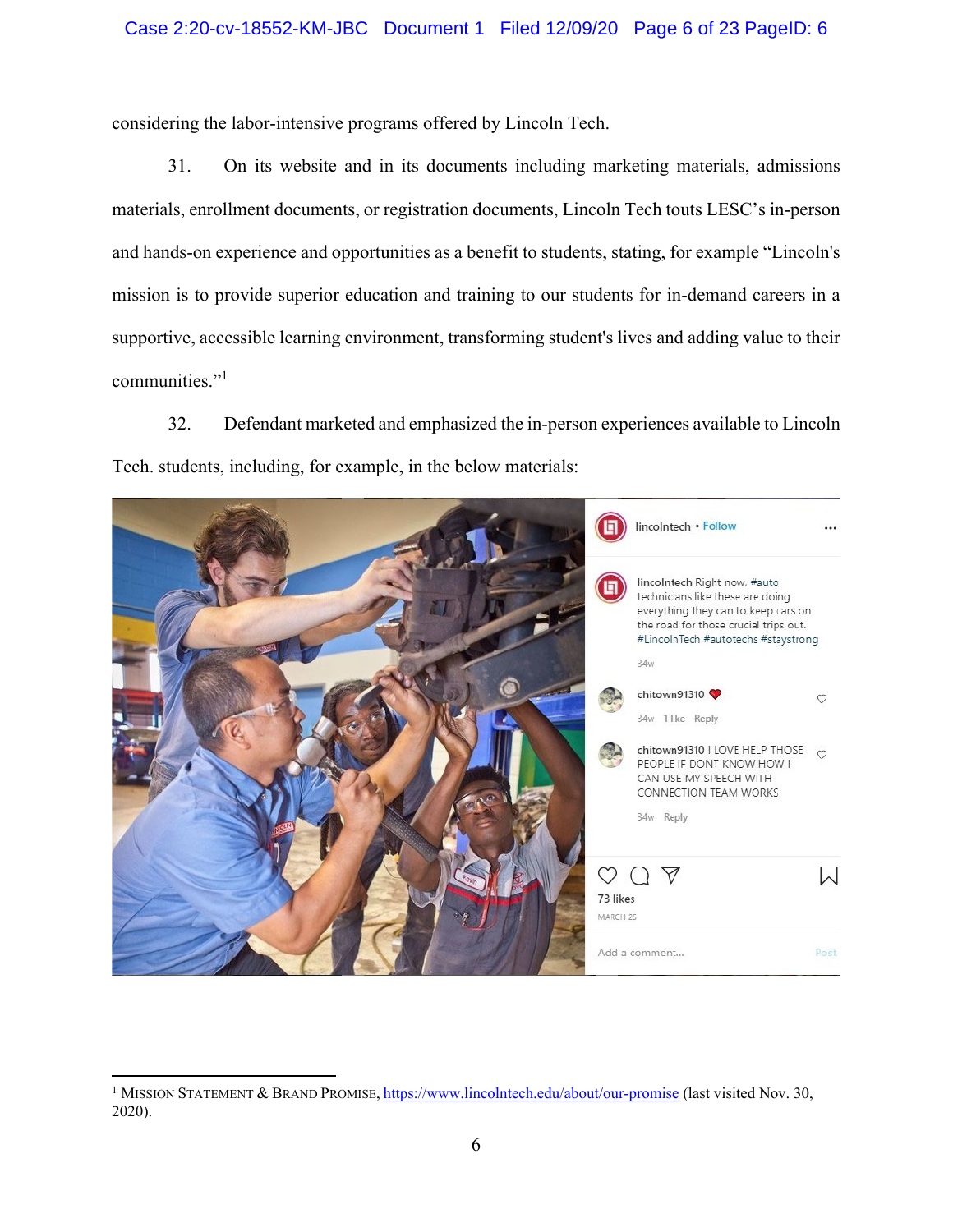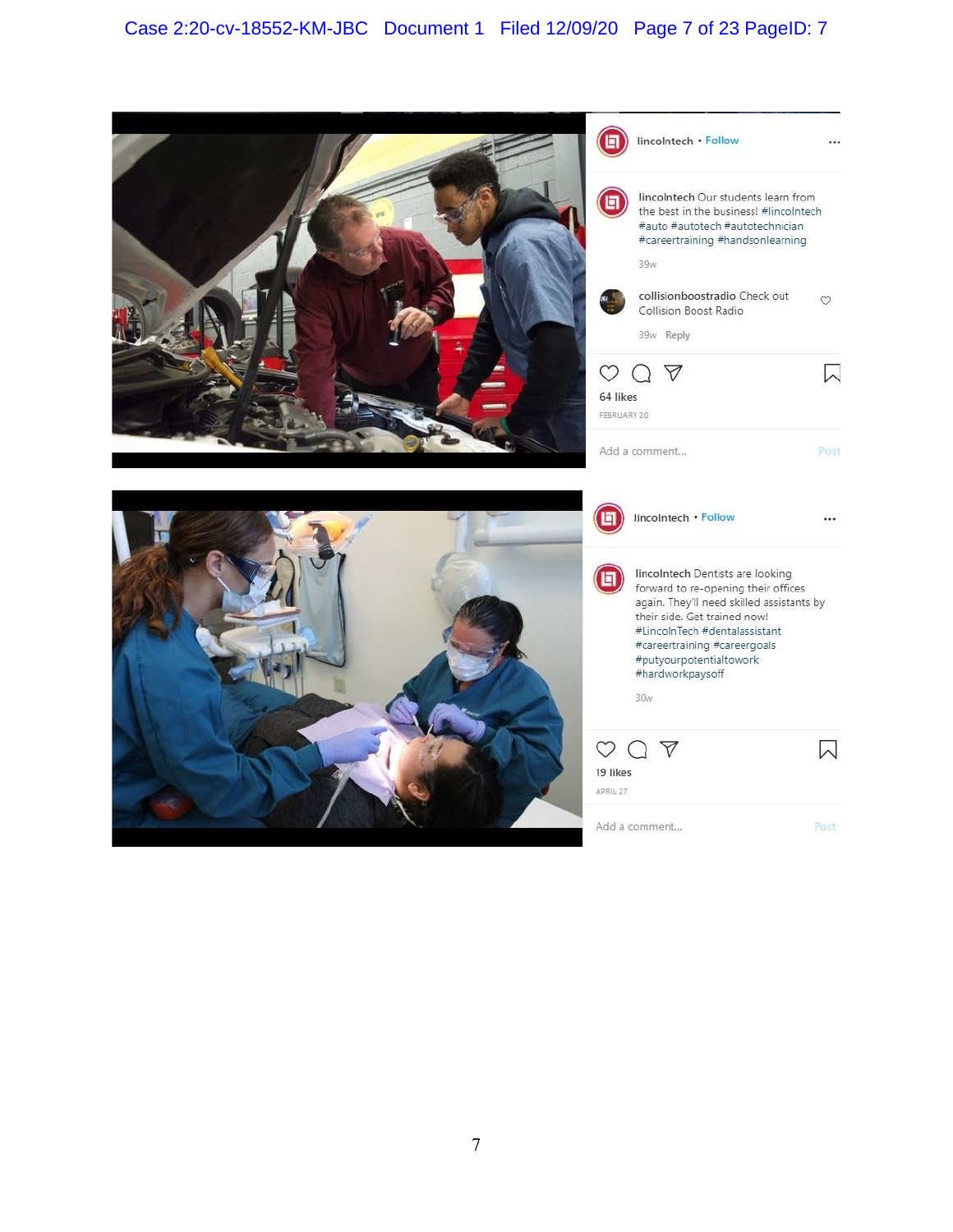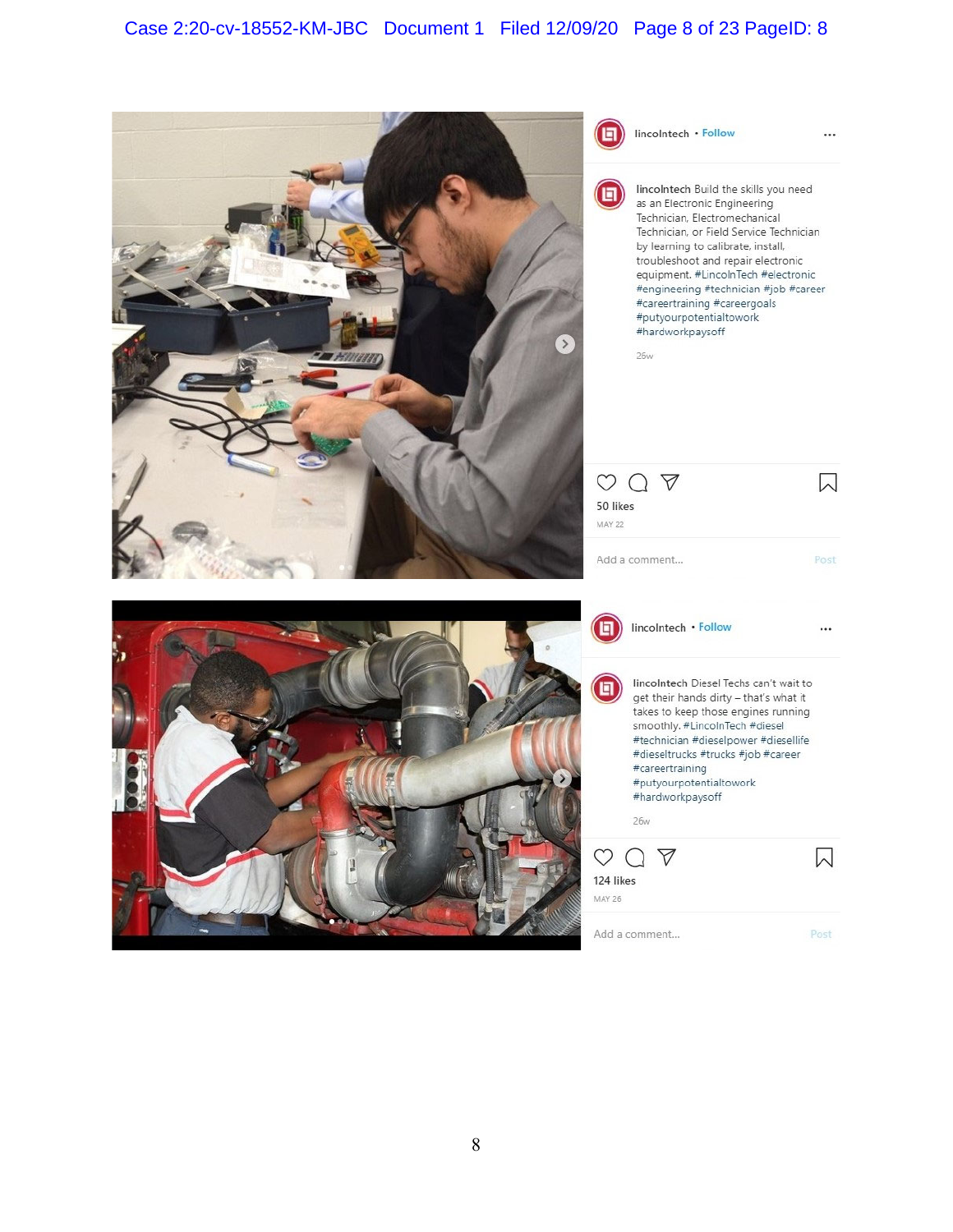

33. Further, the official school catalog, which Plaintiff and the class relied upon in selecting courses at Lincoln Tech, states that "[a] comprehensive hands-on laboratory exercise on a variety of trainers allows the student to practice newly learned skills. Hands-on practical exercises on Real-World equipment, allows the student to experience tasks performed in the workplace [. . . .] Classroom instruction will always lead to 'hands-on' teaching and learning to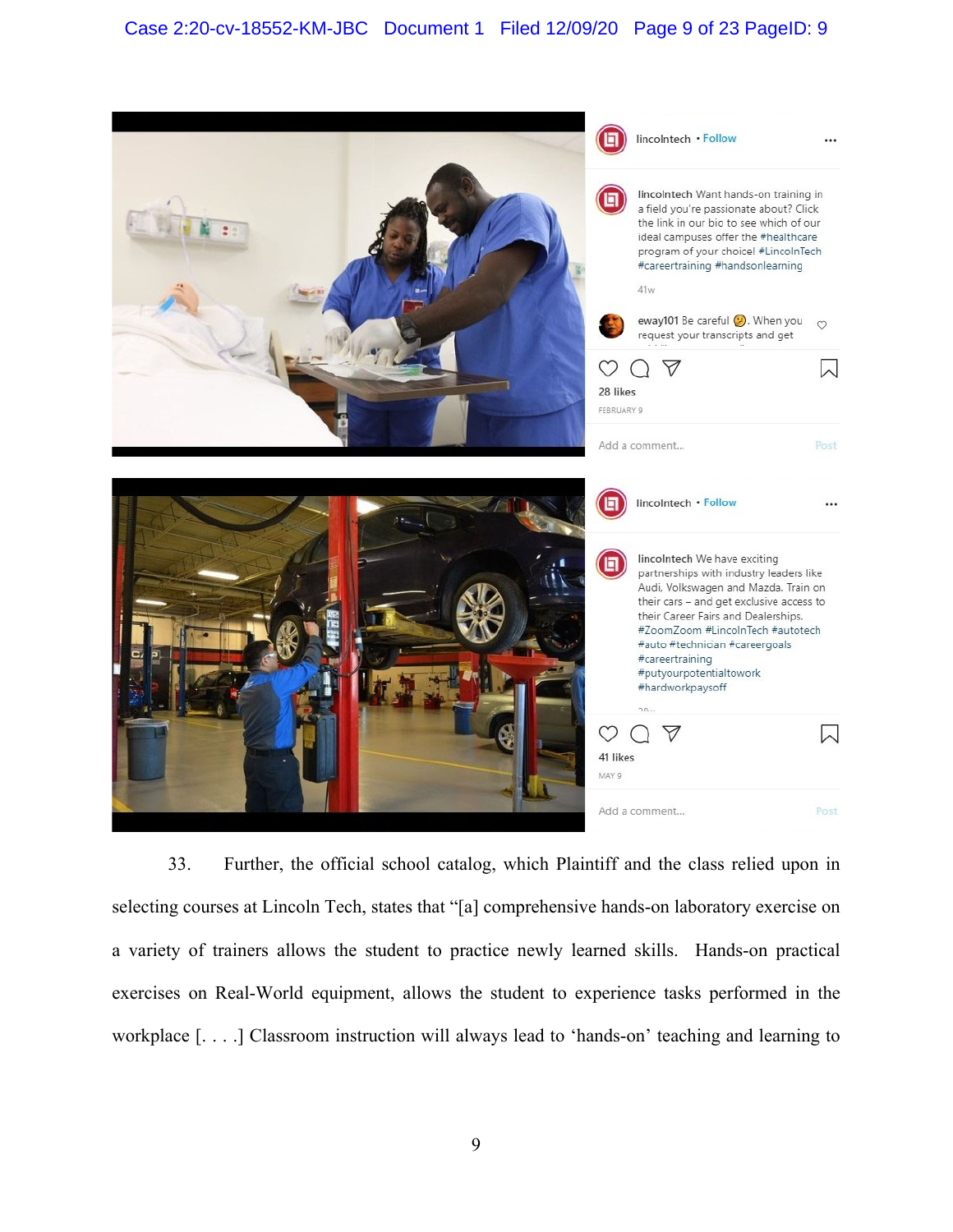apply the knowledge learned in the classroom."<sup>2</sup>

34. Lincoln Tech was unwilling or unable to offer the educational or similar experiences as detailed in the marketing materials and documents provided to Plaintiff and similarly situated individuals because of COVID-19.

35. Lincoln Tech uses its website, promotional materials, circulars, admission papers, and publications to tout the benefit of being on campus and the education students will receive in its facilities.

36. For example, on its website Lincoln Tech states:

"Lincoln Tech's Mahwah campus provides fully-equipped training facilities and real-world tools and equipment to help you prepare for a new hands-on career: 16 fully-functioning auto bays with lifts and equipment for hands-on practice with engines, fuel systems, diagnostics, transmissions and more, more than 20 vehicles on site, drive-in classrooms, outdoor "Green House" for hands-on energy efficiency testing, the Haas Technical Education Center (HTEC), sponsored by Haas Automation and featuring computerized manufacturing machines where students practice programming and operating the equipment that drives modern manufacturing facilities."<sup>3</sup>

37. As a result of COVID-19, the online-only learning options offered to Lincoln Tech's students was different in practically every aspect as compared to what the educational experience afforded Plaintiff and the members of the Class once was. During the online portion of the terms affected by Covid-19, Lincoln Tech used programs by which previously recorded lectures were posted online for students to view on their own or by virtual meetings. Therefore, there was a lack of hands-on and in-person instruction, training and interaction among instructors and students, and among students that was expected as per typical in person learning settings.

<sup>&</sup>lt;sup>2</sup> LINCOLN TECHNICAL INSTITUTE-ALLENTOWN CAMPUS, Official School Catalog, Vol. XXVII, 4 (Jan. 2020), https://www.lincolntech.edu/sites/default/files/download/consumer/Allentown\_GII\_CSC.pdf; LINCOLN TECHNICAL INSTITUTE-MAHWAH CAMPUS, *Official School Catalog, Vol. XXIV*, 4 (Nov. 2018),

https://www.lincolntech.edu/sites/default/files/download/consumer/Mahwah\_GII\_CSC.pdf.

<sup>&</sup>lt;sup>3</sup> LINCOLN TECH MAHWAH NJ CAMPUS - AUTO & SKILLED TRADES, <u>https://www.lincolntech.edu/campus/mahwah-</u>  $\overline{nj}$  (last visited Nov. 30, 2020).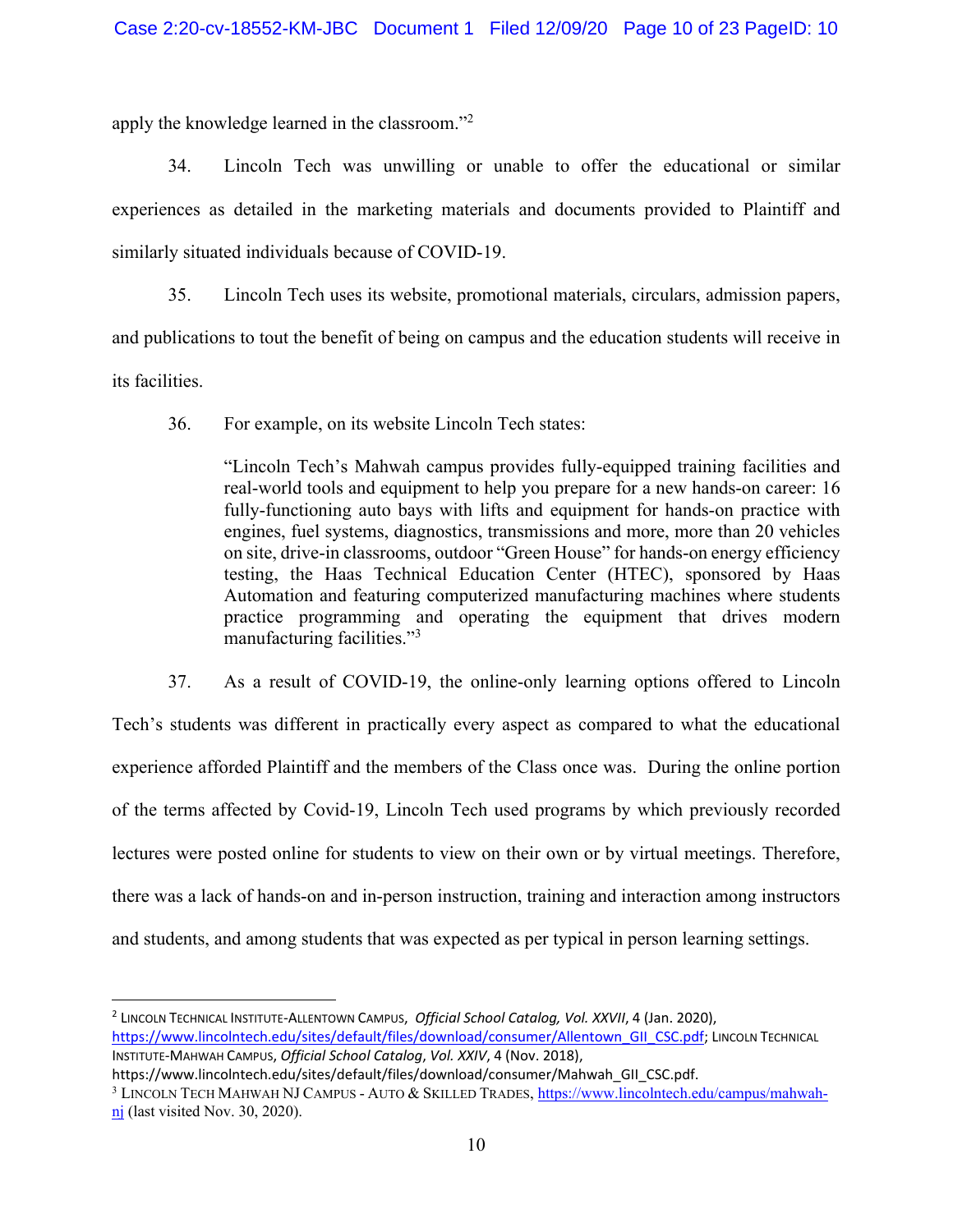#### Case 2:20-cv-18552-KM-JBC Document 1 Filed 12/09/20 Page 11 of 23 PageID: 11

38. Certain online formats being used by Lincoln Tech do not require development of strong mechanical, physical, and memorization skills given the absence of the hands-on training and instruction.

39. Students, like Plaintiff, have been deprived of the opportunity for collaborative learning and in-person dialogue, feedback, and critique.

40. Students like Plaintiff and the class were denied nearly all access to facilities, which include workshops, garages, libraries, laboratories, computer labs, equipment, and specialized tools, which are integral to Lincoln Tech's educational services and for which Plaintiff paid a premium.

41. Students like Plaintiff and the Class were denied access to nearly all activities offered by Defendant meant to foster intellectual and academic development and independence, and networking for future careers.

42. Lincoln Tech priced the tuition and Mandatory Fees based on the in person educational services, opportunities and experiences it was providing on campus.

43. Lincoln Tech has not made any refund of any portion of the tuition Plaintiff and the members of the Class paid for during the semesters affected by Covid-19.

44. Lincoln Tech has not refunded any portion of the Mandatory Fees it collected from Plaintiff and the members of the Class for the affected semester even though it closed or ceased the full operation of services and facilities for which the Mandatory Fees covered.

45. Plaintiff and the Class members are therefore entitled to a pro-rated refund of the tuition and Mandatory Fees they paid for the remaining days of that semester after classes moved from in-person to online and facilities were closed, and for the future semesters where in-person classes are cancelled and moved online.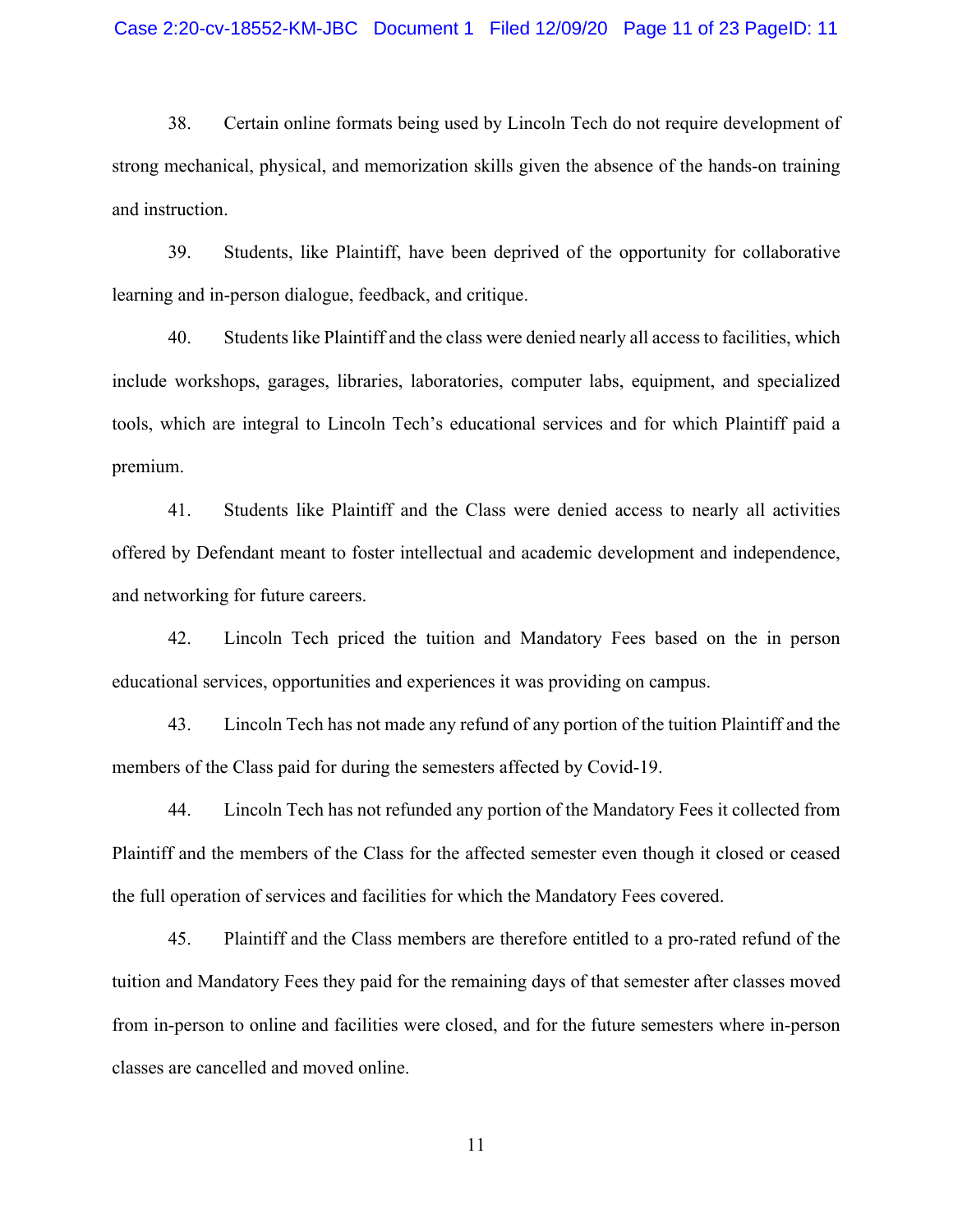46. Defendant's practice of failing to provide reimbursements for tuition and the Mandatory Fees despite the diminished value of the education and other experiences that it provided, and the reduced benefits associated with the fees, as alleged herein, violates generally accepted principles of business conduct.

## **CLASS ACTION ALLEGATIONS**

47. Plaintiff brings this case individually and, pursuant to FRCP 23, on behalf of the class defined as:

> All persons who paid, or will pay, tuition and/or the Mandatory Fees for a student to attend in-person class(es), at any Lincoln Tech campus throughout the United States, during any semester or term affected by Covid-19 at Lincoln Tech but had their educational experiences and class(es) moved to online only learning (the "Class").

48. Plaintiff reserves the right to modify or amend the definition of the proposed Class

if necessary, before this Court determines whether certification is appropriate.

49. This action has been brought and may properly be maintained on behalf of the Class

proposed herein under the criteria of FRCP 23 and other statutes and case law.

50. The Class is so numerous that joinder of all members is impracticable. Although the precise number of Class members is unknown to Plaintiff, LESC has reported approximately 10,000 or more students were enrolled for the 2019-2020 school year. The names and addresses of all such students are known to LESC and can be identified through LESC's records. Class members may be notified of the pendency of this action by recognized, Court-approved notice dissemination methods, which may include U.S. Mail, electronic mail, Internet postings, and/or published notice.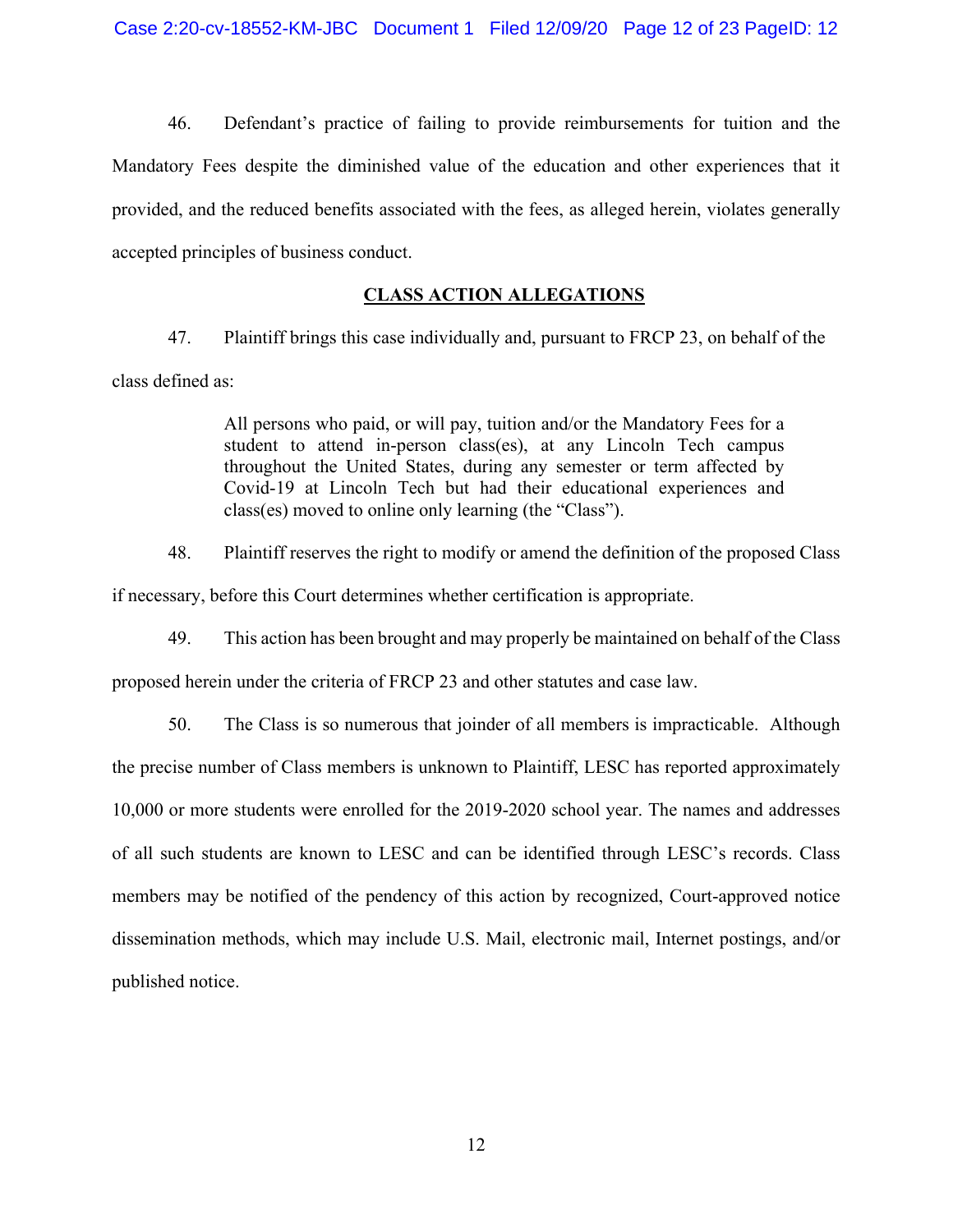51. The questions here are ones of common or general interest such that there is a welldefined community of interest among the class members. These questions predominate over questions that may affect only individual members of the Class because Lincoln Tech has acted on grounds generally applicable to the classes. Such common legal or factual questions include, but are not limited to:

- a. Whether Lincoln Tech accepted money from Plaintiff and the Class members in exchange for the promise to provide an in-person and on-campus live education, as well as certain facilities and services throughout the semesters or terms affected by Covid-19;
- b. Whether Defendant breached its contracts with Plaintiff and the members of the Class by failing to provide them with the full inperson and on-campus live education after March 16, 2020;
- c. Whether Defendant breached its contracts with Plaintiff and the Class by failing to provide the full services and facilities to which the Mandatory Fees pertained after mid-March 2020;
- d. Whether Defendant breached the covenant of good faith and fair dealing with Plaintiff and the members of the Class by failing to provide them with the full in-person and on-campus live education after March 16, 2020;
- e. Whether Defendant breached the covenant of good faith and fair dealing with Plaintiff and the members of the Class by failing to provide the full services and facilities to which the Mandatory Fees pertained after mid-March 2020;
- f. Whether Defendant was unjustly enriched by retaining all of the tuition and the Mandatory Fees during the time when Lincoln Tech has been closed, and Plaintiff and the members of the Class have been denied the full in-person and on-campus live education and access and the services and facilities for which the Mandatory Fees was paid;
- g. Whether Defendant intentionally interfered with the rights of the Plaintiff and the Class when it cancelled all in-person classes and provided a mostly remote online format, cancelled all on-campus events, strongly encouraged students to stay away from campus, and discontinued the full services for which the Mandatory Fees was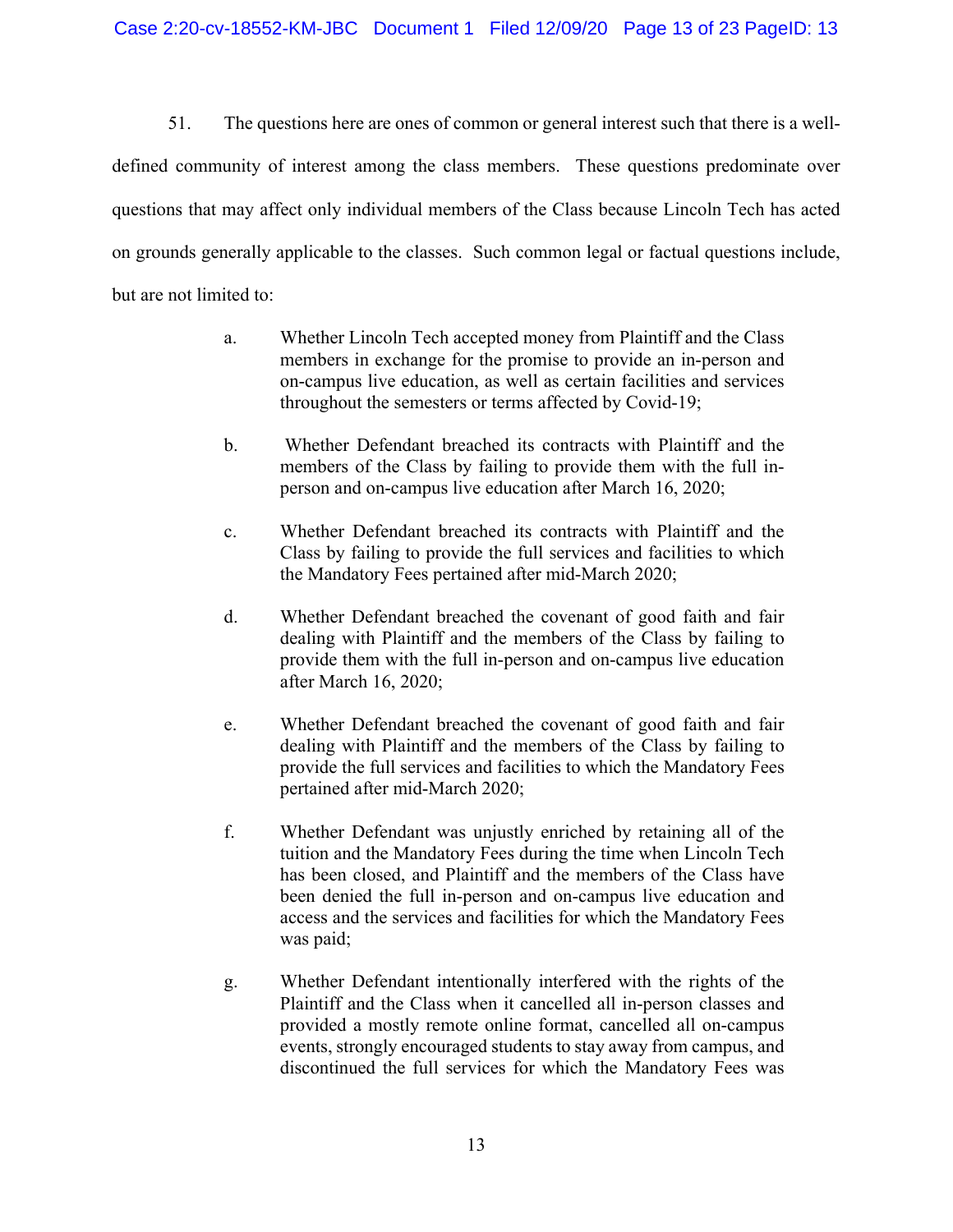intended to pay, all while retaining the tuition and the Mandatory Fees paid by Plaintiff and the Class; and

- h. The amount of damages and other relief to be awarded to Plaintiff and the Class members.
- 52. Plaintiff's claims are typical of the claims of the members of the Class because

Plaintiff and the other Class members each contracted with Defendant for it to provide an in-person

and on-campus live education for the tuition they paid and the services and facilities for the

Mandatory Fees that they paid, that LESC stopped providing in mid-March.

- 53. Plaintiff is a more than adequate class representative. In particular:
	- a) Plaintiff is committed to the vigorous prosecution of this action on behalf of himself and all others similarly situated and has retained competent counsel experienced in the prosecution of class actions and, in particular, class action litigation;
	- b) because his interests do not conflict with the interests of the other Class members who he seeks to represent;
	- c) no difficulty is anticipated in the management of this litigation as a class action; and
	- d) Plaintiff's legal counsel has the financial and legal resources to meet the substantial costs and legal issues associated with this type of litigation.

54. Class members' interests will be fairly and adequately protected by Plaintiff and his counsel.

55. It is impracticable to bring the individual claims of every Class member before the Court. Class treatment permits a large number of similarly situated persons or entities to prosecute their common claims in a single forum simultaneously, efficiently, and without the unnecessary duplication of evidence, effort, expense, or the possibility of inconsistent or contradictory judgments that numerous individual actions would engender. The benefits of the class mechanism,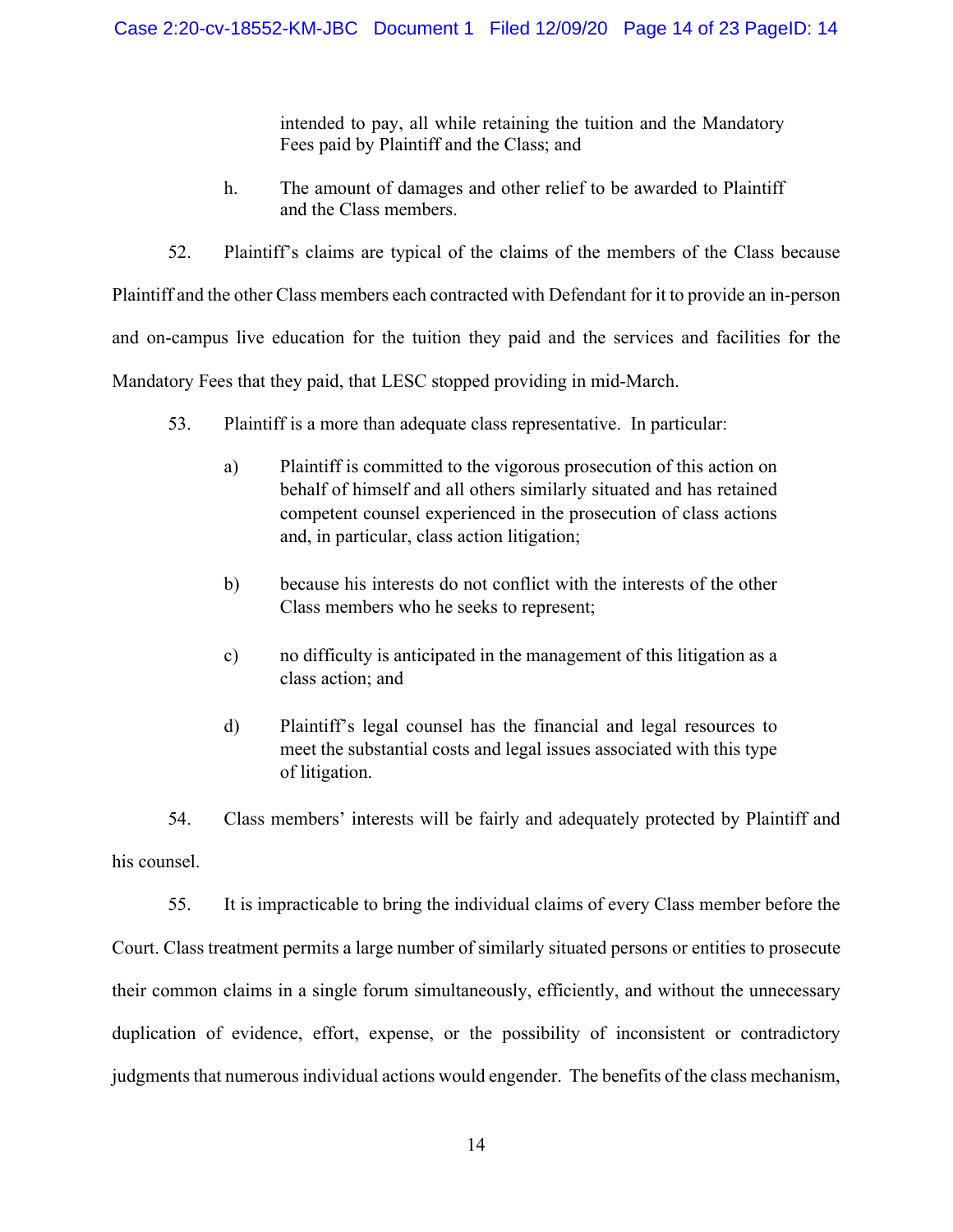including providing injured persons or entities with a method for obtaining redress on claims that might not be practicable to pursue individually, substantially outweigh any difficulties that may arise in the management of this class action. A class action is superior to other available methods for the fair and efficient adjudication of this litigation. The damages or financial detriment suffered by individual Class members are relatively small compared to the burden and expense of individual litigation of their claims against LESC. It would, thus, be virtually impossible for the Class, on an individual basis, to obtain effective redress for the wrongs committed against them. Furthermore, individualized litigation would create the danger of inconsistent or contradictory judgments arising from the same set of facts. Individualized litigation would also increase the delay and expense to all parties and the court system from the issues raised by this action. By contrast, the class action device provides the benefits of adjudication of these issues in a single proceeding, economies of scale, and comprehensive supervision by a single court, and presents no unusual management difficulties under the circumstances.

56. Plaintiff also seeks class certification for injunctive and declaratory relief under FRCP 23(b)(2) and (b)(3), at the appropriate juncture.

## **FIRST CLAIM FOR RELIEF BREACH OF CONTRACT (On Behalf of Plaintiff and the Class)**

57. Plaintiff repeats and re-alleges the factual allegations above, as if fully alleged herein, including those made in paragraphs 1 through 56 above.

58. Plaintiff brings this claim individually and on behalf of the members of the Class.

59. By accepting LESC tuition and the Mandatory Fees, LESC agreed to, among other things, provide an in-person and on-campus live education as well as the services and facilities to which the Mandatory Fees that was paid pertained to throughout those semesters. The terms of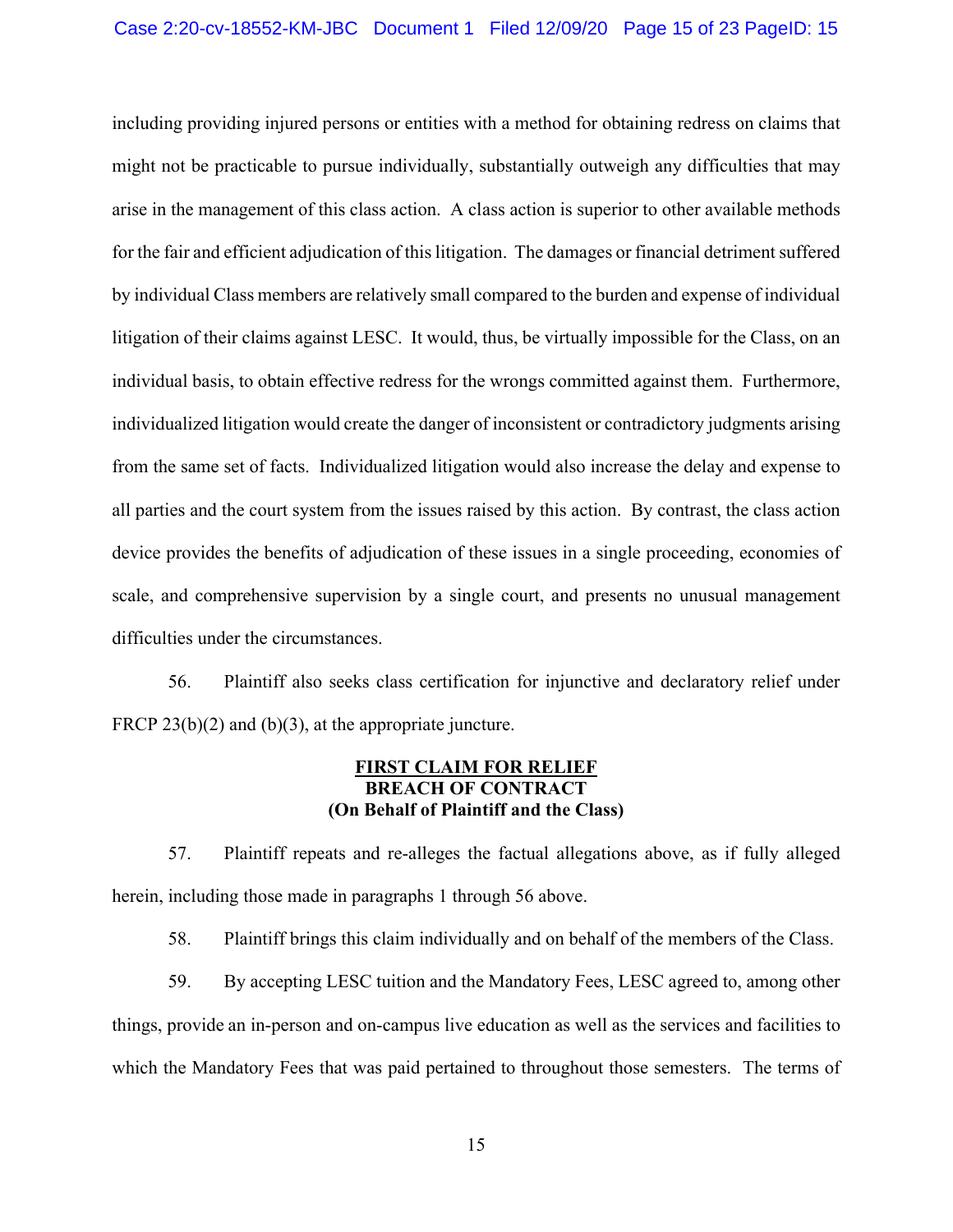#### Case 2:20-cv-18552-KM-JBC Document 1 Filed 12/09/20 Page 16 of 23 PageID: 16

the parties' contractual relationship are set forth in publications from Defendant, including the Course Catalog.

60. When Plaintiff and Class Members sought to enter into a contractual agreement with Defendant for the provisions of educational services, Plaintiff and Class Members viewed the Course Catalog to make specific course selections prior to registering and paying tuition and fees for those selected courses. Defendant's Course Catalog constitutes an offer to enter a contractual agreement.

61. The Course Catalog provided Plaintiff and Class Members with information regarding the courses offered, including the type of training students would receive.

62. Prior to beginning the semester or terms affected by Covid-19, and prior to paying tuition and fees, Plaintiff consulted that Course Catalog and enrolled in courses. In consulting the Course Catalog, Plaintiff understood and believed that every course in which he enrolled was to be taught in-person. Plaintiff's understanding and belief was based on the course specifying an oncampus location where the course would be taught, as well as that the courses were not listed as hybrid or online on the Course Catalog. Thus, the in-person nature of the course was part of the benefit of the bargain, and Plaintiff would not have paid as much, if any, tuition and fees for the semesters or terms at LESC had he known that the course would not, in fact, be taught in-person.

63. Plaintiff Gaviria paid tuition and Mandatory Fees for in-person educational services, experiences, opportunities, and other related collegiate services. Plaintiff Gaviria has not been provided a pro-rated refund of the tuition for his in-person classes that were discontinued and moved online, or the Mandatory Fees he paid after LESC's facilities were closed and events were cancelled.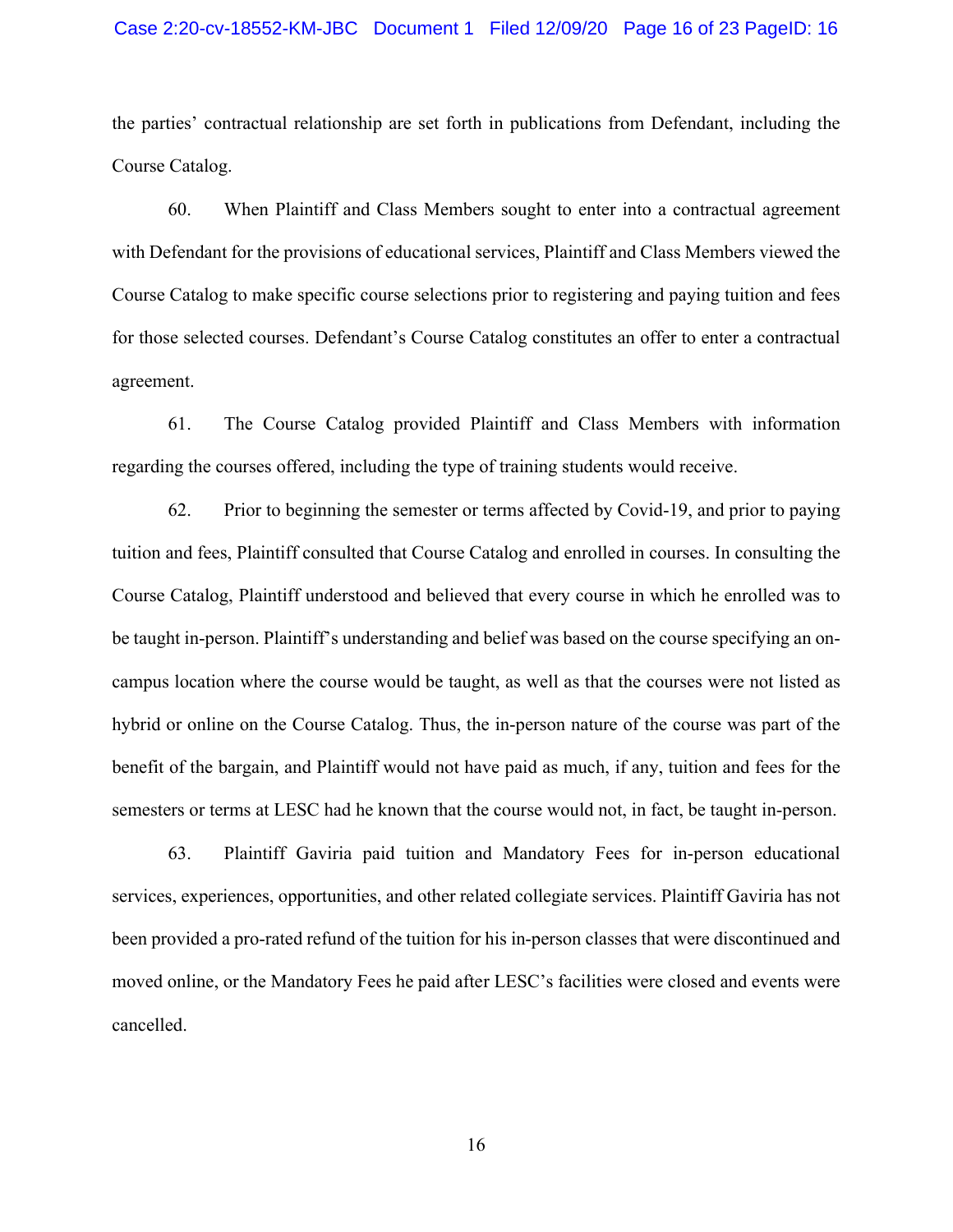### Case 2:20-cv-18552-KM-JBC Document 1 Filed 12/09/20 Page 17 of 23 PageID: 17

64. Lincoln Tech has held that its in-person educational opportunities, experiences, and services are of substantial value.

65. Lincoln Tech agreed to provide in-person educational opportunities, experiences, and services to enrolled students.

66. Lincoln Tech promoted its in-person educational services as being valuable to students' educational experiences and their development.

67. In marketing materials and other documents provided to the Named Plaintiff, Defendant promoted the value of the in-person education experiences, opportunities, and services that Defendant provided.

68. In marketing materials and other documents provided to the Named Plaintiff, Defendant promised to provide those in-person education experiences, opportunities, and services in exchange for the payment of tuition and a Mandatory Fees.

69. Defendant provided Plaintiff with an acceptance letter that the Named Plaintiff accepted based on the promise of in-person educational experiences, opportunities, and services that Defendant would provide.

70. LESC has breached its contract with Plaintiff and the Class by failing to provide the promised in-person and on-campus live education as well as the services and facilities to which the Mandatory Fees pertained throughout the semesters affected by Covid-19, yet has retained monies paid by Plaintiff and the Class for a live in-person education and access to these services and facilities during these semesters.

71. Plaintiff and the members of the Class have therefore been denied the benefit of their bargain.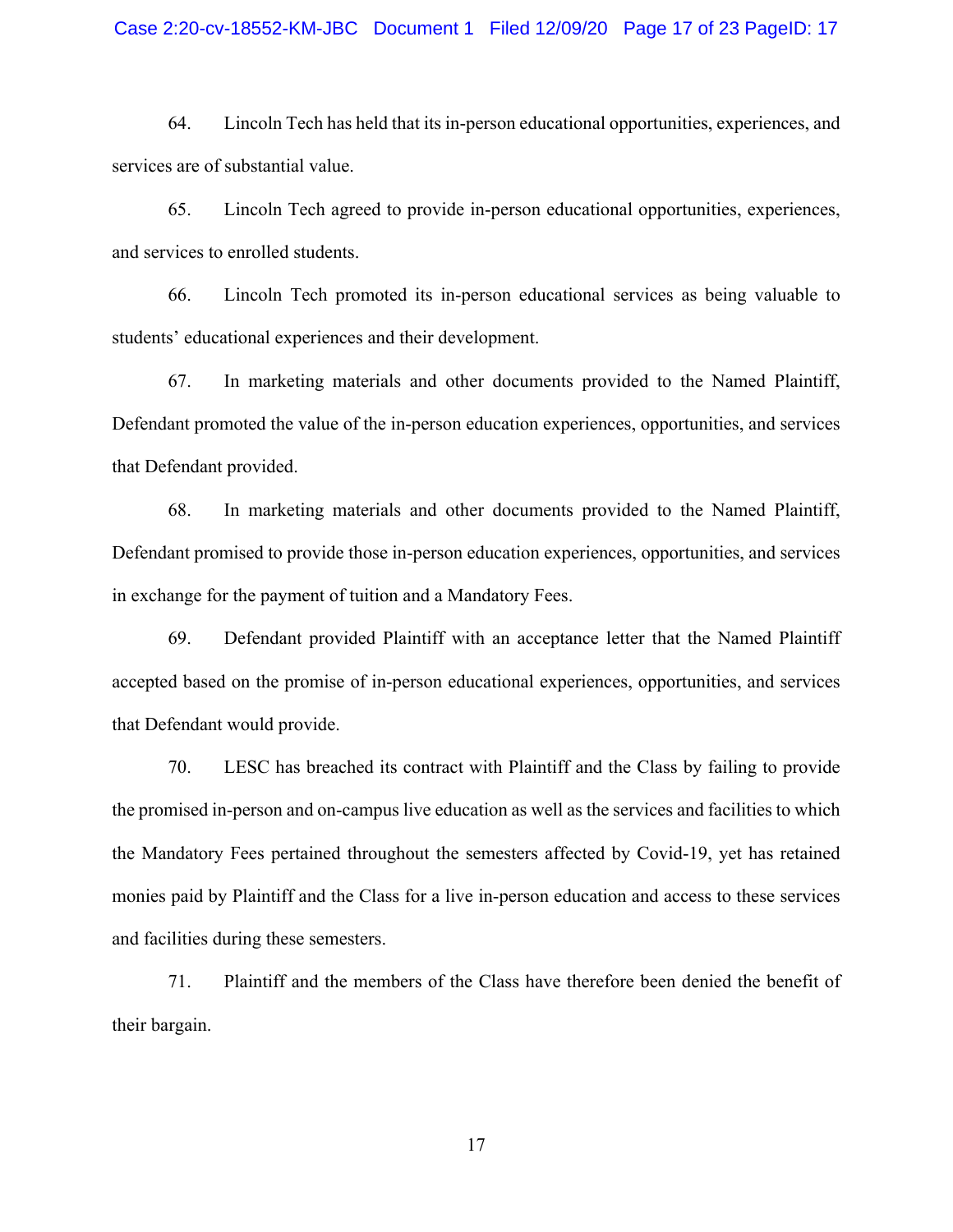### Case 2:20-cv-18552-KM-JBC Document 1 Filed 12/09/20 Page 18 of 23 PageID: 18

72. Plaintiff and members of the Class have performed all of the obligations on them pursuant to their agreement – including by making such payments or securing student loans or scholarships to pay for such education.

73. Plaintiff and the members of the Class have suffered damage as a direct and proximate result of LESC's breach in the amount of the prorated portion of the tuition and Mandatory Fees they each paid during the portion of the semesters affected by Covid-19 in which in-person classes were discontinued and facilities were closed by LESC.

74. Therefore, Defendant should return a pro-rata share of the tuition and fees paid by Plaintiff and Class Members that related to those in-person educational services that were not provided after Lincoln Tech shut down on or around March 16, 2020.

## **SECOND CLAIM FOR RELIEF UNJUST ENRICHMENT (On Behalf of Plaintiff and the Class)**

75. Plaintiff incorporates the allegations by reference as if fully set forth herein, including those made in paragraphs 1 through 74 above.

76. In the alternative, Plaintiff brings this claim for unjust enrichment individually and on behalf of the members of the Class.

77. By paying Lincoln Tech tuition and the Mandatory Fees LESC agreed to, among other things, provide an in-person and on-campus live education as well as the services and facilities to which the Mandatory Fees that was paid pertained to throughout the semester.

78. Defendant conveyed in writing in documents and in other materials to Plaintiff and similarly situated individuals that it would provide in-person educational services, opportunities, and experiences.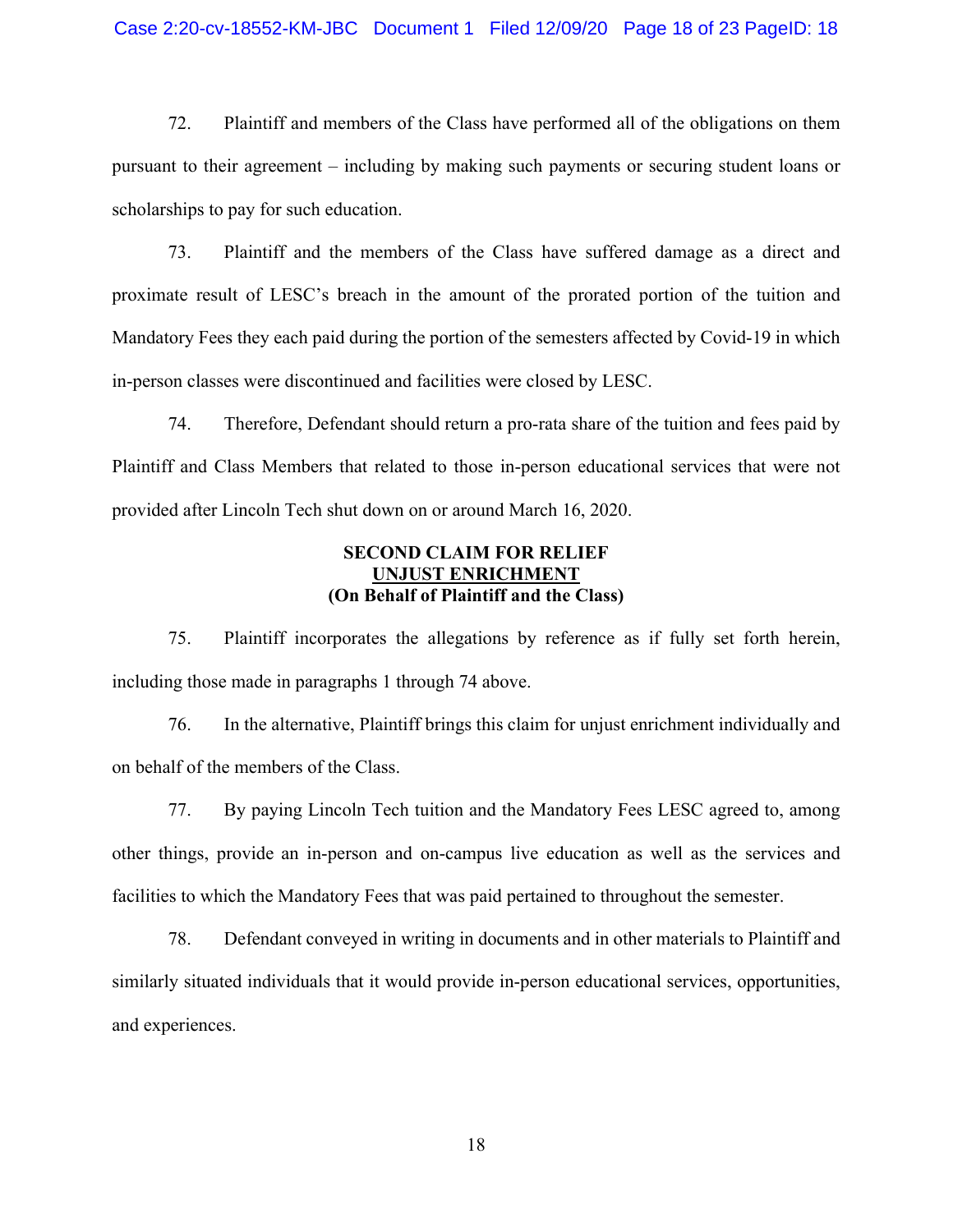#### Case 2:20-cv-18552-KM-JBC Document 1 Filed 12/09/20 Page 19 of 23 PageID: 19

79. Defendant conveyed in writing in documents and in other materials that Plaintiff and similarly situated individuals would have access to the services for which they paid the Mandatory Fees.

80. Defendant has retained the benefits of the amount of tuition and Mandatory Fees that Plaintiff and similarly situated individuals has provided – without providing the benefits that Plaintiff is owed.

81. For example, Defendant failed to provide Plaintiff and Class Members full access to on-campus facility after in or around March 16, 2020. Yet Defendant assessed Plaintiff with tuition and the Mandatory Fees that covered the cost of upkeep and maintenance of such facilities, services, costs, and expenses.

82. Plaintiff was not able to access such facilities or services remotely.

83. Plaintiff paid tuition and Mandatory Fees with the expressed understanding that such costs included the in-person classes, services, opportunities, and experiences that Lincoln Tech has previously marketed, promoted, or made available prior to Covid-19.

84. Defendant has been unjustly enriched by Plaintiff's payment of tuition and the Mandatory Fees.

85. Despite not being able to provide all services, Lincoln Tech failed to provide reimbursements for tuition and the Mandatory Fees despite the diminished value of the education and other experiences that it provided, and the reduced benefits associated with the fee.

86. Plaintiff and members of the Class have sustained monetary damages as a result of each of Defendant's breaches of the covenant of good faith and fair dealing.

87. Defendant's act was unjust for them to keep money for services they did not render.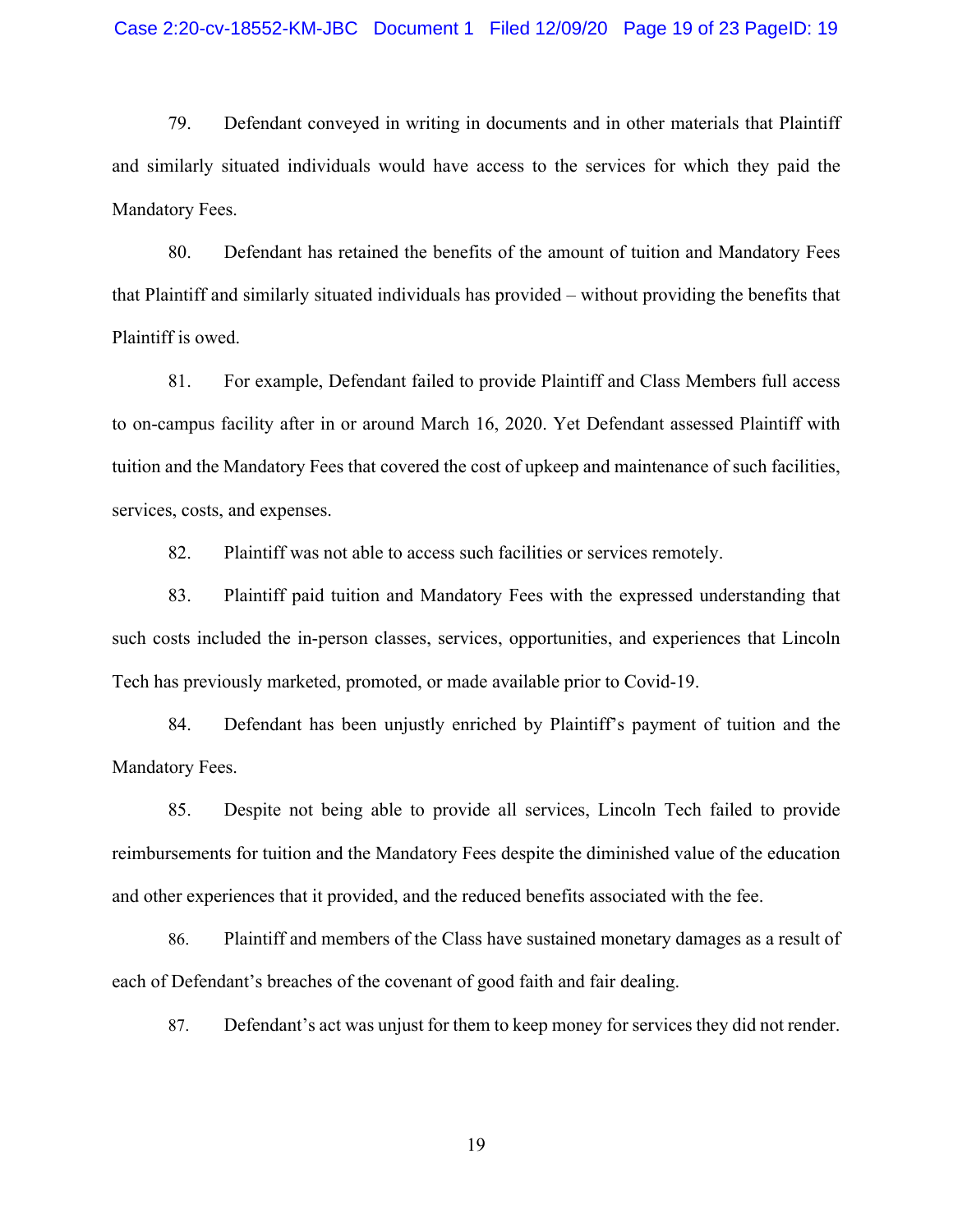88. Defendant should be required to disgorge all profits resulting from such overpayments and establish a constructive trust from which Plaintiff and Class Members may seek restitution.

## **THIRD CAUSE OF ACTION CONVERSION (On Behalf of Plaintiff and the Class)**

89. Plaintiff repeats and re-alleges the factual allegations above, as if fully alleged herein, including those made in paragraphs 1 through 88 above.

90. Plaintiff brings this claim individually and on behalf of the members of the Class.

91. Plaintiff and members of the Class provided LESC with property in the form of funds (tuition and the Mandatory Fees), in exchange for in person on campus services, facilities and face to face instruction.

92. LESC exercises control over Plaintiff's and Class members' property.

93. LESC intentionally interfered with Plaintiff's and the Class members' property when it unilaterally moved all in-person classes to a remote online format, cancelled all on-campus events, strongly encouraged students to stay away from campus, and discontinued services for which the Mandatory Fees was intended to pay, all while retaining the tuition and Mandatory Fees paid by Plaintiff and the Class.

94. Class members demanded the return of their property proportionate to the reduction in benefit for education and services during the semester or terms when in-person and on-campus live education, and access to LESCLESC's services and facilities were unavailable.

95. LESC's retention of the tuition and Mandatory Fees paid by Plaintiff and the Class without providing the services for which they paid, deprived Plaintiff and Class of the benefits for which the tuition and Mandatory Fees was paid, and of their funds paid for those benefits.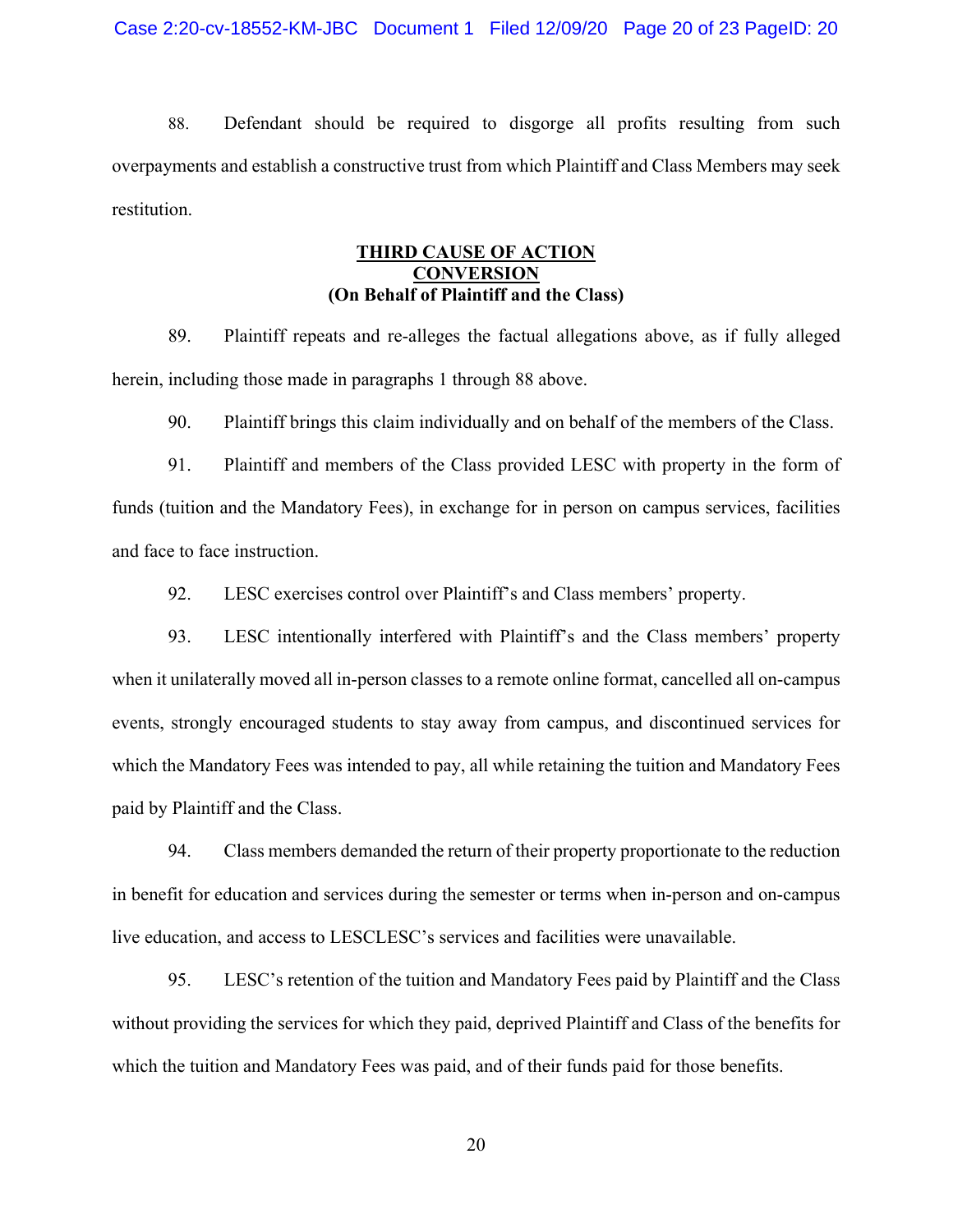### Case 2:20-cv-18552-KM-JBC Document 1 Filed 12/09/20 Page 21 of 23 PageID: 21

96. LESC converted Plaintiff's property (tuition and fees) into revenue for LESC without providing the services Plaintiff paid for.

97. Thus, Defendant converted and took that property<sup>4</sup> from Plaintiff.

98. Plaintiff and the Class members are entitled to the return of the pro-rated amounts of tuition and the Mandatory Fees each paid equal to the reduction in benefit for education and services during the semesters or terms when in-person and on-campus live education, and access to LESC's services and facilities were unavailable.

### **PRAYER FOR RELIEF**

WHEREFORE, Plaintiff respectfully requests that judgment be entered in favor of Plaintiff and the Class against Defendant as follows:

- (a) For an order certifying the Class under the FRCP and naming Plaintiff as representative of the Class and Plaintiff's attorneys as Class Counsel to represent the Class;
- (b) For an order finding in favor of Plaintiff and the Class on all counts asserted herein;
- (c) For compensatory damages in an amount to be determined by the trier of fact;

<sup>4</sup> Indeed, colleges and universities must be able to separately account for student payments, as well as financial aid received on an individual student's behalf, as these institutions are frequently required to issue refunds to the government and the student for instances where the student enrolls, but does not complete classes for which the institution has received financial aid payments from the federal government. The Higher Education Act ("HEA"), Title IV, governs federally funded student financial aid programs for college and post-secondary vocational training. *See* 20 U.S.C. §§ 1070–1099 (1990 & 1992 Supp.). The HEA requires that when a student withdraws partway through the enrollment period, the institution must refund a certain portion of the charges to account for its reduced educational obligations toward the student. *Career Coll. Ass'n v. Riley*, 74 F.3d 1265, 1269 (D.C. Cir. 1996). Thus, it is beyond dispute that any college or university receiving any tuition payments through governmentprovided financial aid must be able to account for what was paid for each individual student. This means that each student's tuition funds must be capable of being separately identified and sequestered, and a claim for conversion of those funds can be properly sustained. Moreover, discovery will flesh out more information about the particular accounting practices employed by Defendant.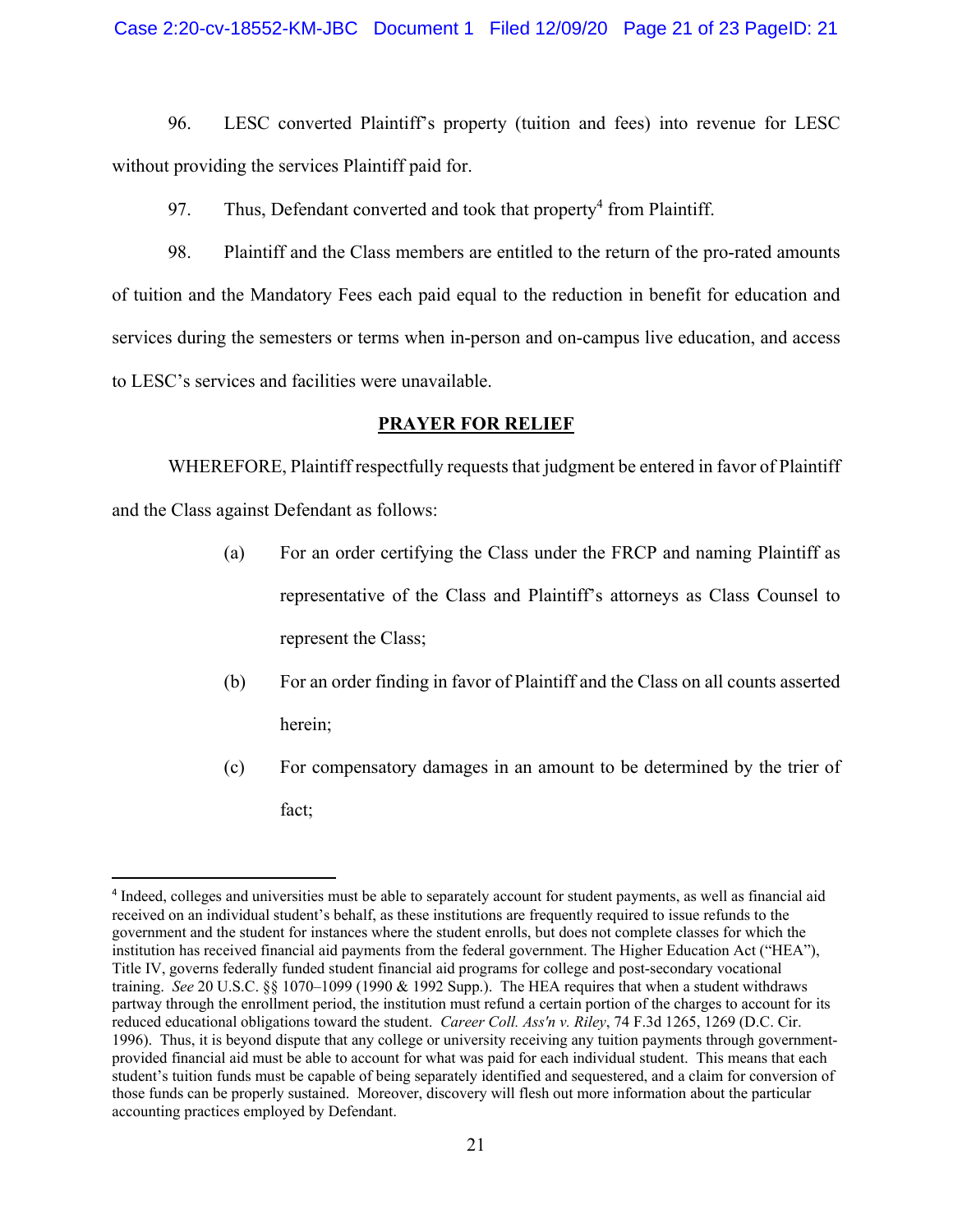- (d) For an order compelling disgorgement of the ill-gotten gains derived by Defendant from its misconduct;
- (e) For an order of restitution and all other forms of equitable monetary relief;
- (f) For an order awarding Plaintiff's reasonable attorneys' fees, costs, and expenses;
- (g) For an order awarding pre- and post-judgment interest on any amounts awarded; and,
- (h) For an order awarding such other and further relief as may be just and proper, including injunctive relief and declaratory relief.

# **DEMAND FOR TRIAL BY JURY**

Plaintiff demands a trial by jury of any and all issues in this action so triable of right.

Dated: December 9, 2020

Respectfully submitted,

# **THE SULTZER LAW GROUP, P.C.**

|}<br>|}

Joseph Lipari, Esq. Benjamin Zakarin, Esq. Jason P. Sultzer, Esq. Jeremy B. Francis, Esq. liparij@thesultzerlawgroup.com zakarinb@thesultzerlawgroup.com sultzerj@thesultzerlawgroup.com francisj@thesultzerlawgroup.com 270 Madison Avenue, Suite 1800 New York, NY 10016 Telephone: (917) 444-1960